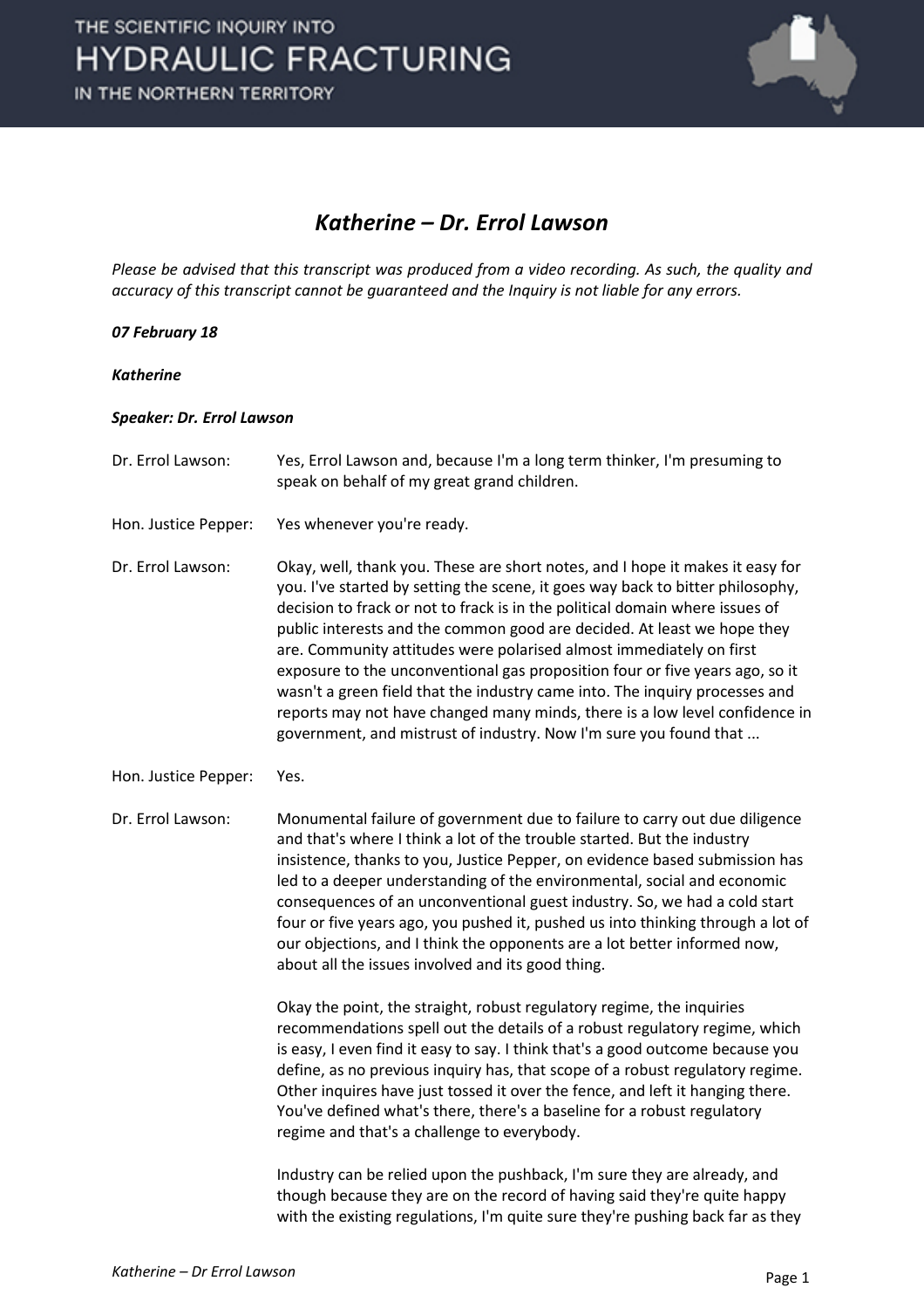can. Now, what are we faced with? The unconventional gas industry is an in early stage of exploration, there's a hell of a lot of work to be done and not much has been done.

Industry decisions can vest in production, the right of production, developmental in the future and I'm not as sure. My concern, is not about the volatility, or the robust regulatory regime, as defined, nor its intrinsic capability to withstand the industry pushback. What I am concerned is about the capability of the government to progressively fund and develop to operational maturity, the necessary resources, people equipment and funding, structures processes and interfaces with industry. To match the growth path of the gas industry though their stages of exploration, development, production, plugging and abandon and beyond. Well I mean there is that, say where having a document that says, "This is a robust regulatory regime, unless the government regulator is ready, in advance, of the industry as they go through their stages."

And that's what I'm concerned about, because that's an enormous project to build up the capability, in advance of it being needed progressively, to a time scale that's driven by the gas industry market in the world and the exploration results of the gas industry here. And on that note, I think the application of the user pays principle, which is very good, to fund the significant investment in a robust regime may not be feared to the early starters. So, kind of imagine Origin being happy, baring the cost of ... because they're the early starter, by a long way, baring the early cost, of the robust regime, when others come in and benefit from it. Make sense?

Hon. Justice Pepper: Yeah no makes sense, you're the first person to have raised this, so which is, again, why we have these consultation meeting because we always get valuable information and valuable thoughts so ...

Dr. Errol Lawson: As I pointed out to some PFAS people yesterday, I'm an old project engineer and things that stick in my mind, the time tables and cost and milestones. I just imagine, no, that's not it. Take the last specs. Our main concern about the long term well integrity, of the plugging and abandonment, that's why my great-grandchildren come to mind. Industry statements and regulated advice confirm that industry under current regulations has no responsibility for wells after plugging and abandonment. Sometime between completion and the geological processes that'll squeeze the hole shut, the cement seal between the outer most casing on the other rock will fail, resulting in loss of well integrity.

> Industry, although on one hand, has invested interest in remediating loss of well integrity during production, because that's when they're making money, with loss of well integrity migration past develop from the frack reservoir to the surface and or intervening aquifers. One of the nice things they add at the end of the report was that they discovered there's a thing called ISO16530-1.2017, which refers to well integrity section 3.6, advises us, "Once a well had been abandoned, there is little prospect for re-entering the well for any purpose."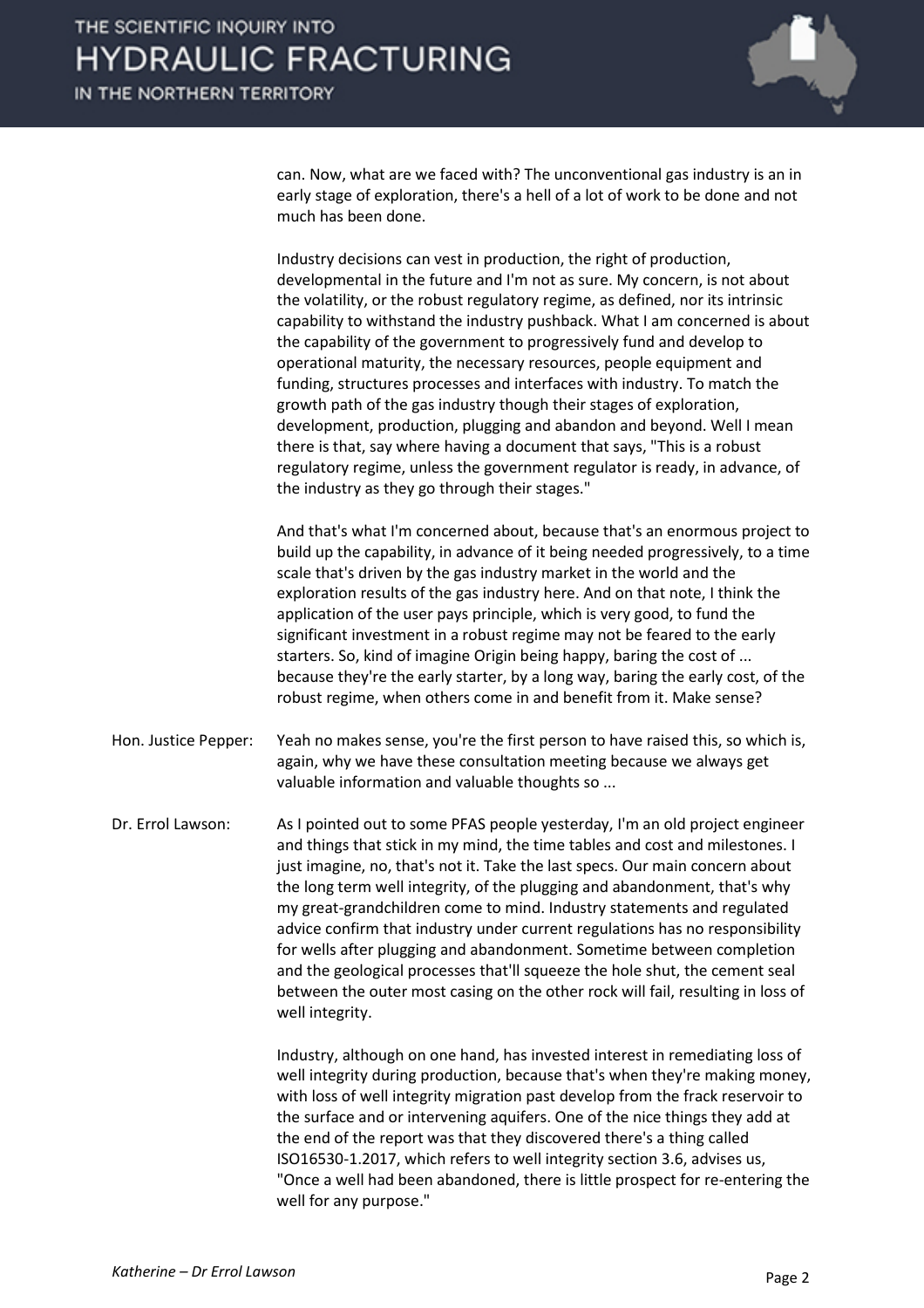IN THE NORTHERN TERRITORY



Now I'd really like to leave the industry's spokesman out of this but, on the way through I discovered that ISO16350.1 started, the early edition was 2014. And 2014, oh they use it to only second down, but 2014 is now withdrawn, the date 2014 stuck in my brain because, during 2014, we were addressed by two Santos representatives, who earnestly assured us, that the cement seal would last in perpetuity. And that was said twice, one of them winced and the other one said it twice, and if you want to know who the other one was I'll tell you.

Hon. Justice Pepper: Was it Origin and Santos?

Dr. Errol Lawson: Santos, when Matt Doman was working for Santos. We never saw that other one again. So, I've assured, just by reading that standard, that all my work in the previous submission, where I found out about well integrity on my behalf, was unnecessary because that describes it beautifully. So, I'm satisfied that there will be migration paths, so I've enquired the next step, which we almost addressed at the more previous address, "Is gas released after abandonment and can it and other contaminants migrate upwards"?

> The answer I get, from the local experts around here, is one, there's no gas left, and that lightened me up, then I get another one, which is gas will rise. And that troubles me because if gas rises up something's got to go down to replace it and then the third one hydrostatic pressure will keep it down. Now there's three answers, which start off with, "It's no problem ... " in which case you wonder why they plug it anyway, to hydrostatic pressure will keep it down, and I think that applies during drilling and development. Well I don't see any hydrostatic pressure after it's abandoned, not if someone else thinks the gases will rise.

These examples of the diversity of opinion among experts, indicates a degree of uncertainty, which surely calls for application of the cautionary principle. I submit that the Inquiry needs to consider the very long term consequences of loss of well integrity of the plugging and abandonment. I put that in because I note that any answers I get from the industry and most of the information I see from the industry, stops at plugging and abandonment, they seem to have gotten a world view that, they virtually said that they have no responsibility.

As a greenhouse gas, methane in the atmosphere is 86 times as effective over a 20 year span as carbon dioxide. The worldwide increase in methane emissions challenges the claim that methane can be regarded as a transition fuel between coal and renewables. So a few things come together, the wells will leak eventually, over time, if there's a leak in the path there, something will come out and already methane emissions are on the increase and have been attributed to fracking operations. How are we going for time?

Hon. Justice Pepper: You've got about seven minutes.

Dr. Errol Lawson: Done. Economic impact, the ACIL Allen report is unconvincing that that defies the patent of previous reports in placing emphasis on jobs and dollars attributed to an unconventional gas industry. It seems that past well tourism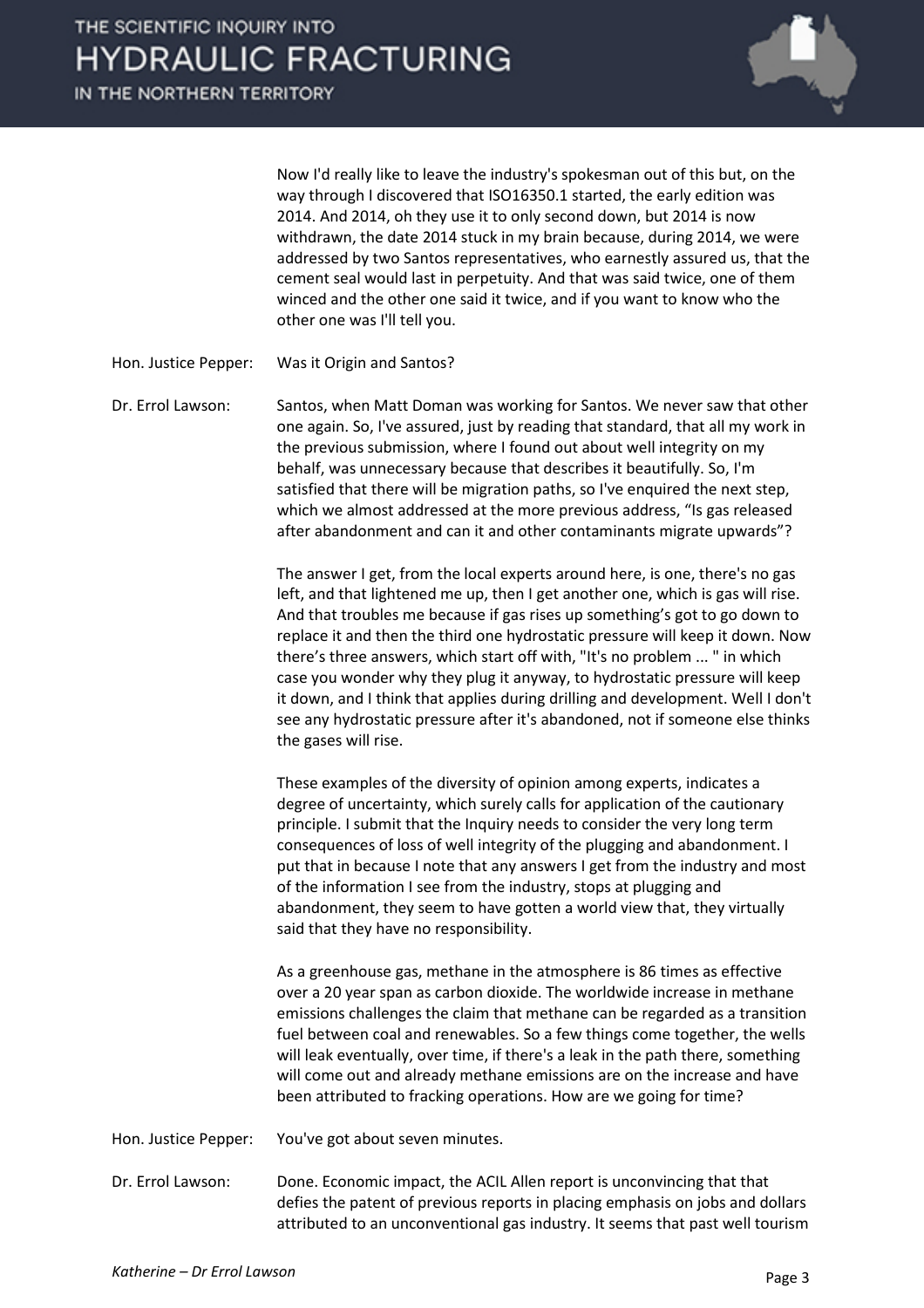and gas industries can coexist, it seems that after the gas industry departs, the affected communities and environment revert to their prior condition. I regard that report is most efficient as a source of information on net value to the, I emphasis net value, and communities to gather in the government decisions.

It fails to break down full time equivalent jobs, which leads into direct and indirect and induced for each of the phases of exploration, appraisal, development, production, post abandonment and plugging. Again I revert to my own engineer experience, you break the task into phases, you estimate what the particular employment or resource implications are, and you map them out and add them up. And I can't believe that the gas companies can't ... haven't got someone in their planning departments ... much better figures than 524 FTE's over 20 years.

I mean that is just an insult, to any planning organisation that's serious at addressing a decision of this magnitude. And I think that's a deficiency that you should emphasise. The figures keep going, social impact ... in submission 530, I commented on the report of NT Fracking Social Impact / Beetaloo Subbasin case study, Katherine 15 to December 207. Subsequently, I've read the report of that session by Coffey and it seems that my expectations of a social impact study differ markedly from those pursued Coffey. Now I've got time to say this, or can I go on?

Hon. Justice Pepper: No, go ahead.

Dr. Errol Lawson: I believe the following points are relevant. A mechanistic approach, which states, "No account of the predispositions of the group community being assessed is not likely to produce information on long term results." The impacts considered are initial impacts, the consequences of which are dependent on the characteristics of the affected group community. These are tangible short term impacts, whereas I consider an assessment of social impact requires an examination of the social capital, an intangible asset of the group, community and their resilience in dealing with long term (inaudible) consequences.

> With regard to social licence to operate, the measures purposed by a source, CSIRO are questionable, the treatment is theoretical and takes no account of the previous interactions between, in this case, the government and industry as promoters of an unconventional gas industry and some members of the NT community. Here we are, where is a social licence deficit, I am mindful of one to height, one to five rule, which is that, "It takes five good interactions to offset one bad interaction ... " and so any treatment of what can the industry do to recover, build a social licence to operate.

> Someone should say you got to have five good interactions and there is backlog of bad interactions that goes back four years at least. Summary, loss of well integrity in the long term, and migration of contaminants that surface at very high probability. Position of methane as a transitional fuel is being questioned, economic impact report is deficient, social impact report follows that the development is good and inevitable paradigm. Low confidence that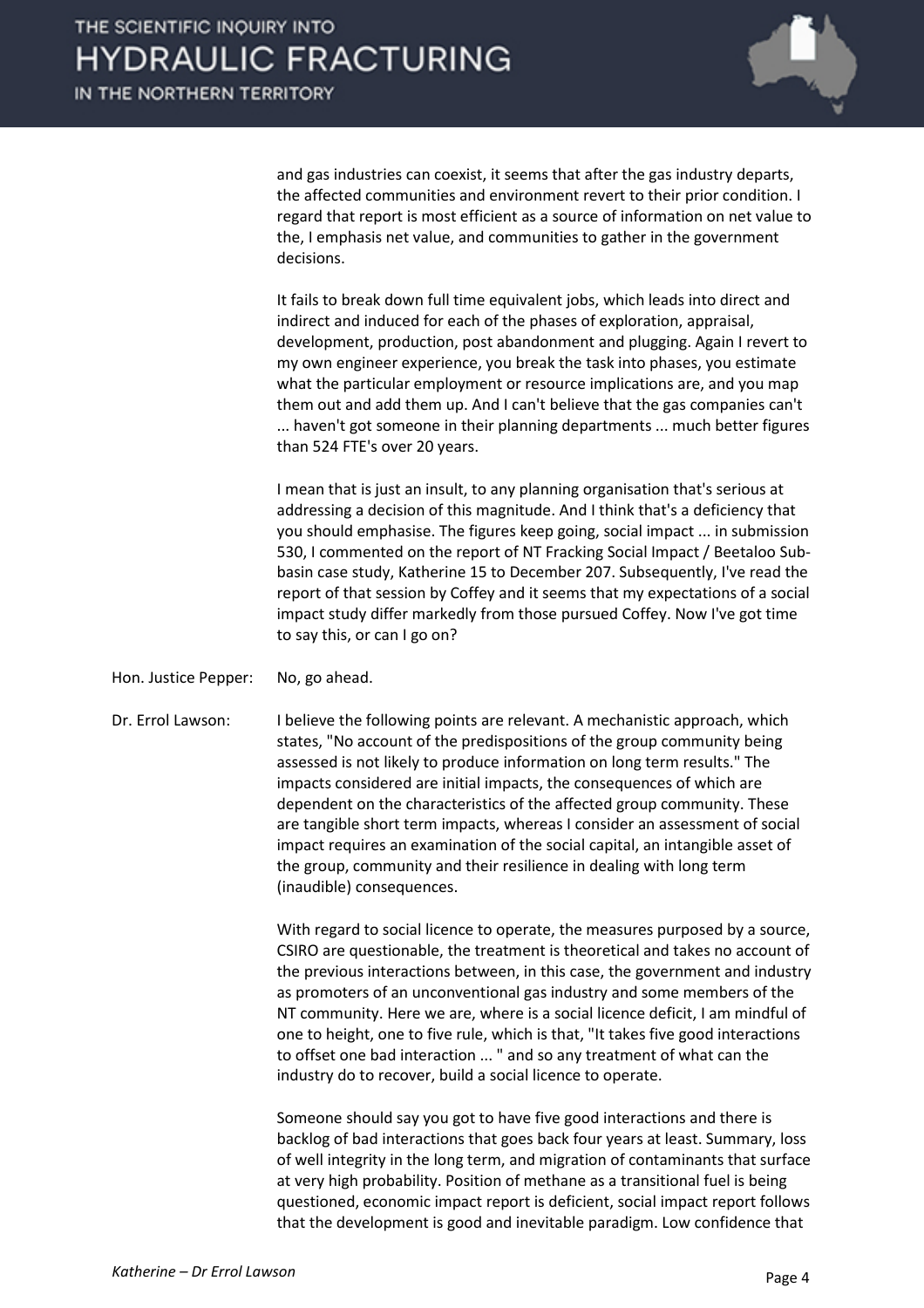

the Government can develop and sustain a robust regulatory regime, and until it does shouldn't start. I just added that.

The technology mix of the unconventional gas industry processes, from my engineering experience, indicate technological overreach, which, when coupled with [uberous], is a predictor of failure. The Inquiry is an example of participatory democracy, fracking is a contentious issue involving the common good and public interest well into the future. The political class in conflicted by their positions of promoter and regulator, I submit that the question should be put directly to the people.

- Hon. Justice Pepper: Thank you Mr. Lawson. Any questions? Yes, Professor Hart.
- Prof. Barry Hart: Can I just ... a question or two on your first summary point, which was the well integrity, long term well integrity.
- Dr. Errol Lawson: Yes, yup.
- Prof. Barry Hart: You make the point there that it's highly likely that the cement will detach in some sense. Yeah, I think there's some good evidence that that's likely to occur, just through the movement of the earth and the like. But what would you say to the fact that this is still 4 kilometres, 3-4 kilometres and it's got to be the integrity is going to be damaged all that distance for anything to get through?
- Dr. Errol Lawson: That's why I put a hundred year lifetime span.
- Prof. Barry Hart: Okay. Right
- Dr. Errol Lawson: That's why my great-grandchildren are in mind.
- Prof. Barry Hart: Okay.
- Dr. Errol Lawson: Everything I hear from the industry, stops short at plugging and abandonment. And they may be right, I mean prior to that, it's in the commercial interest to fix any leaks, in doing. But after that they're out of here, if you let them.
- Prof. Barry Hart: Just one other point though, you talk about, and you made the comments, when you asked about methane, but you talk about contaminants, in that last point. You mean methane.
- Dr. Errol Lawson: I didn't want to exclude fluids that occur in some shale deposits and the heavy metals and any left overs from the fracking materials, so I was being totally exhaustive as I could be.
- Prof. Barry Hart: But you only talked about methane, in your research.
- Dr. Errol Lawson: I can't exclude it. I asked questions, well I did ask questions on, if there is a leak, is it possible for stuff for gas to go ...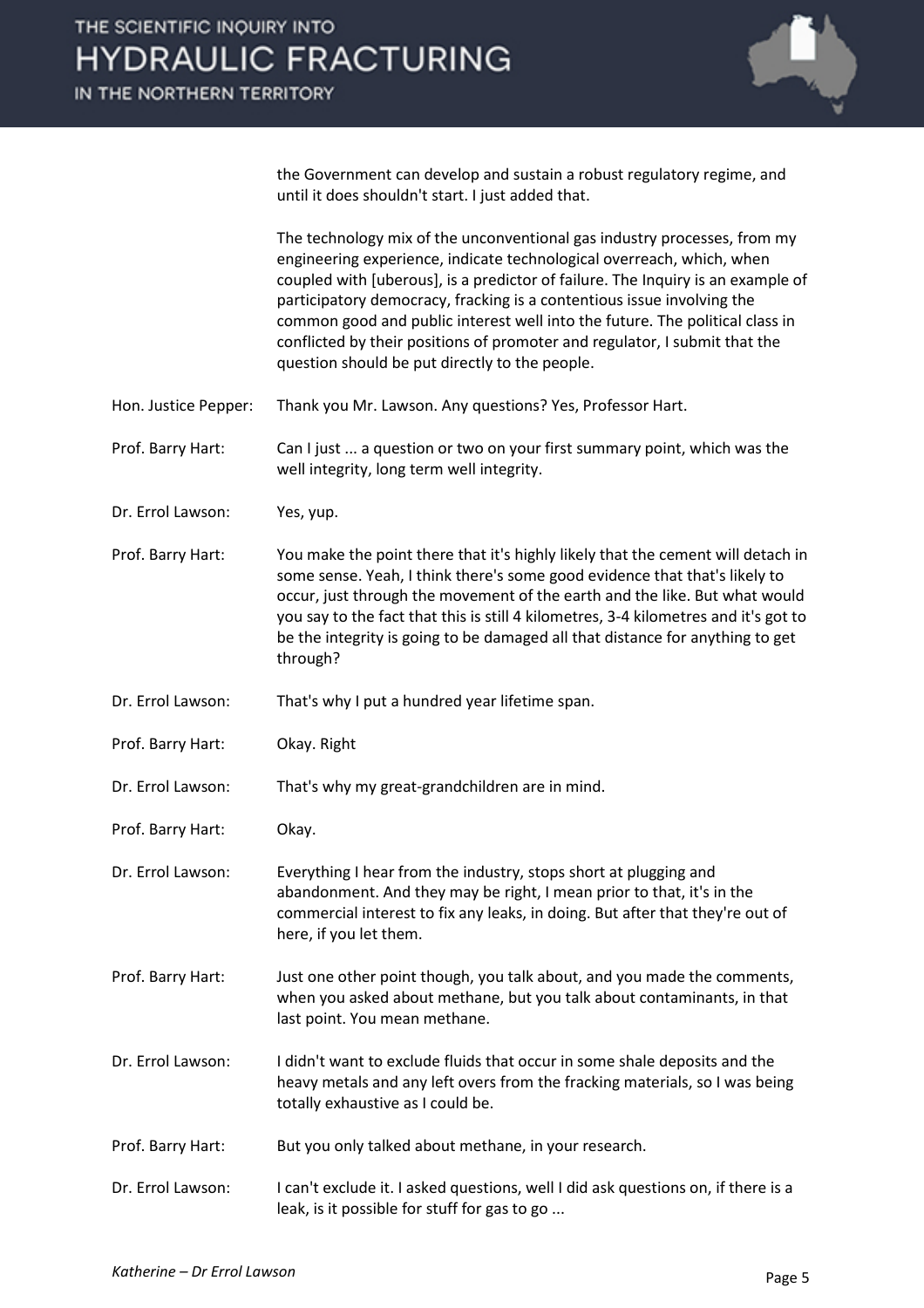# THE SCIENTIFIC INQUIRY INTO **HYDRAULIC FRACTURING**

IN THE NORTHERN TERRITORY



| Prof. Barry Hart:    | Yeah.                                                                                                                                                                                                                                                                                                                                                                                                                                                                                      |
|----------------------|--------------------------------------------------------------------------------------------------------------------------------------------------------------------------------------------------------------------------------------------------------------------------------------------------------------------------------------------------------------------------------------------------------------------------------------------------------------------------------------------|
| Dr. Errol Lawson:    | Because I was pursuing the path that said, you plug and abandon when<br>you stop making money. Surly there's still gas down there, because you're<br>not going to extract it to the last molecule. You're not that silly. So, gas will<br>continue to be released. Now you could, I think decades, some wannabe<br>answers you extracted from one of the industry blokes saw the, [Venture]<br>suggested decades, might be enough. Might be a time scale. Well, I wanna<br>go beyond that. |
| Prof. Barry Hart:    | Yeah                                                                                                                                                                                                                                                                                                                                                                                                                                                                                       |
| Dr. Errol Lawson:    | Because these people wanna live here                                                                                                                                                                                                                                                                                                                                                                                                                                                       |
| Prof. Barry Hart:    | It's put to us, along the lines of what's going to force the gas up.                                                                                                                                                                                                                                                                                                                                                                                                                       |
| Dr. Errol Lawson:    | Yup.                                                                                                                                                                                                                                                                                                                                                                                                                                                                                       |
| Prof. Barry Hart:    | Yup, it'll be depleted, we've been told about that.                                                                                                                                                                                                                                                                                                                                                                                                                                        |
| Dr. Errol Lawson:    | It'll be depleted but it                                                                                                                                                                                                                                                                                                                                                                                                                                                                   |
| Prof. Barry Hart:    | I know, I agree. But no doubt the pressure  forcing that gas up, will be<br>reduced.                                                                                                                                                                                                                                                                                                                                                                                                       |
| Dr. Errol Lawson:    | Yeah, yup.                                                                                                                                                                                                                                                                                                                                                                                                                                                                                 |
| Prof. Barry Hart:    | Yeah okay so I guess that's the argument that's put to us, I terms of what is<br>this gas if you damage the pathway, but fluids? That requires quite<br>considerable amount of pressure, and we've been told it's less likely, much<br>less likely.                                                                                                                                                                                                                                        |
| Dr. Errol Lawson:    | Yeah, and that's really why I switched to the methane in the atmosphere<br>because there is an observed, in fact the latest report was dated January<br>2018, which I discovered out of the Jet Propulsion Laboratories, which is that<br>there is an observed increase in methane in the atmosphere and they've<br>now developed a technique to distinguish between forest fires, biogenic and<br>that released from fracking - and the fracking component is alarming.                   |
| Prof. Barry Hart:    | Yup, thank you very much.                                                                                                                                                                                                                                                                                                                                                                                                                                                                  |
| Dr. Errol Lawson:    | Yes.                                                                                                                                                                                                                                                                                                                                                                                                                                                                                       |
| Hon. Justice Pepper: | Thank you. Anything else? Yes, Dr. Jones.                                                                                                                                                                                                                                                                                                                                                                                                                                                  |
| Dr. David Jones:     | I note your comment about the regulator and that's something, which is<br>weighing heavily on our minds about how, a regulatory system can be<br>modularized, scaled or otherwise, competing with the growth of the industry<br>and do you have any further thoughts about that?                                                                                                                                                                                                           |